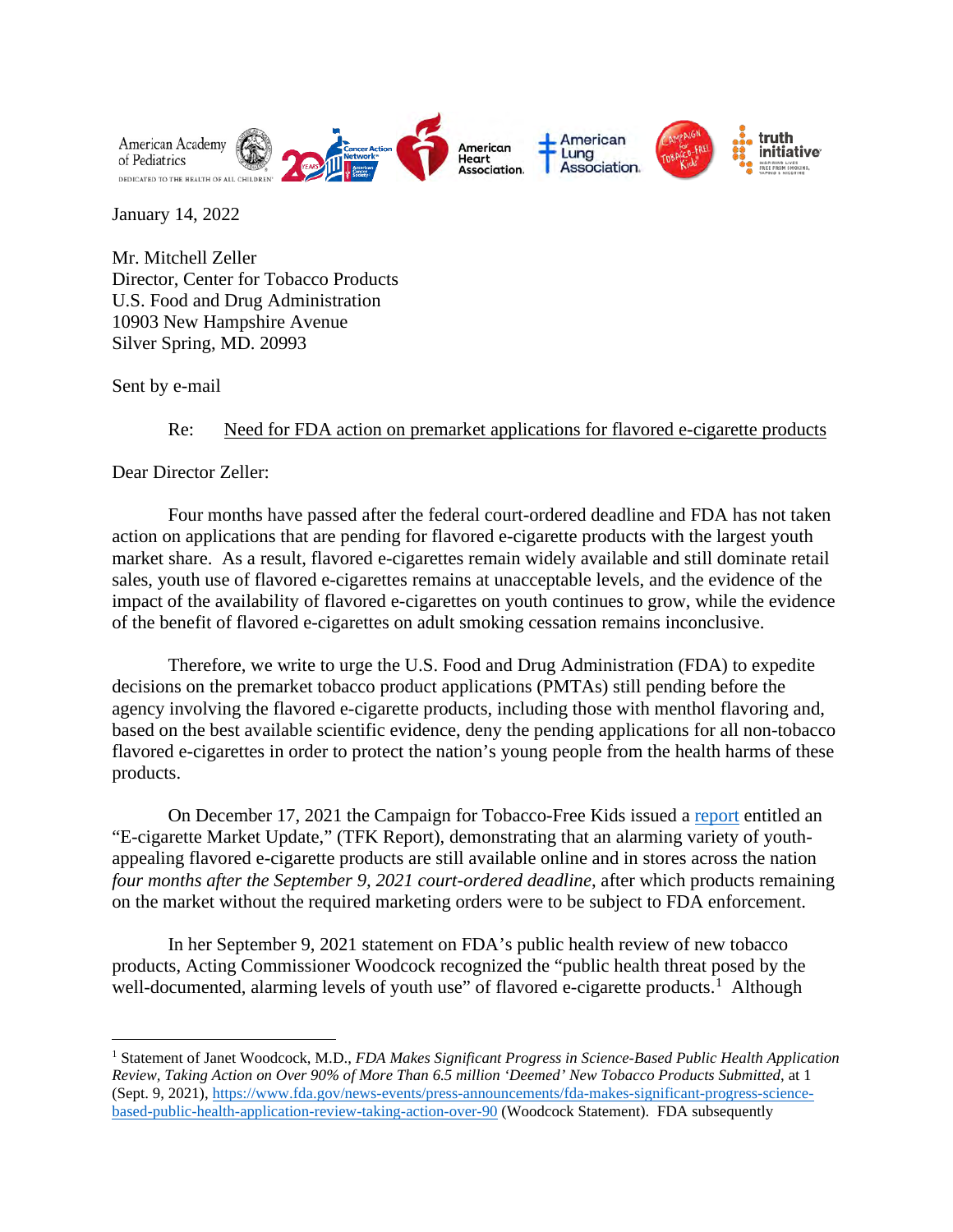FDA has issued marketing denial orders for over one million flavored products found not "appropriate for the protection of the public health," the TFK Report documents the market reality that flavored products of the kind that have fueled the continuing epidemic of e-cigarette use among kids remain widely available and free of any FDA enforcement actions.

The report summarizes the results from a scan of five top online e-cigarette retailers and retail assessments conducted in 43 stores in eight cities across the country (Denver, CO; Detroit, MI; Los Angeles, CA; Portland, ME; Portland OR; Seattle, WA; Tempe, AZ; and Washington, D.C.). The brick-and-mortar stores included 28 gas stations or convenience stores and 15 vape/tobacco shops. The key findings include:

- **The most popular e-cigarette brands among youth are still available online and in stores,** including Puff Bar, Vuse Alto, SMOK, JUUL and Suorin**.**
- **The top-selling e-cigarette brands, including JUUL, Vuse Alto, NJOY and blu, remain widely available in youth-appealing menthol flavors, in stores across the country.** Other data shows that among high school users of flavored e-cigarettes, 30% report using menthol products. Sales of menthol products have increased significantly since FDA issued its 2020 Guidance prioritizing enforcement against flavored cartridge-based e-cigarettes, but exempted menthol cartridge products from that policy.
- **Dozens of kid-friendly flavored e-liquids remain widely available online and in stores.** Flavors sold online include fruit flavors like Banana Dragonberry, Watermelon Wave, Mango Tango and many more, as well as sweet and dessert flavors, like Blue Cotton Candy and Funnel Cake, and drink flavors like Fruit Punch and Orange soda. Flavored e-liquids were also available in brick-and-mortar stores in varieties like Green Apple, Cola, Peachy Rings and Tropical Fruit. These flavored e-liquids can be used with devices that are popular with youth, like SMOK and Suorin.
- **Flavored, disposable e-cigarettes, surging in popularity among youth, are available online and in stores.** An assortment of disposable e-cigarettes were found online in sweet/dessert flavors like Gummy Bear and Vanilla Strawberry Custard, and drink flavors like Cola Ice and Cherry Lemonade. Disposable e-cigarettes were also found in stores in every city surveyed, including flavors such as Coconut Pineapple Smoothie, Strawberry Ice Cream, Gummy Bear, Mango Slushee and Blue Razz Lemonade. Sales of disposable e-cigarettes have exploded in the last two years and over 55% of high school e-cigarette users report using disposable products, with Puff Bar, featured in a variety of flavors, now the most popular e-cigarette among youth. As we have discussed in previous [letters](https://www.tobaccofreekids.org/assets/content/what_we_do/federal_issues/fda/regulatory/2021_09_02_Letter-to-FDA-Synthetic-Nicotine.pdf) to FDA, Puff Bar and other disposables are now

announced that it had issued additional MDOs and that MDOs had been issued for a total of over 1,167,000 flavored products.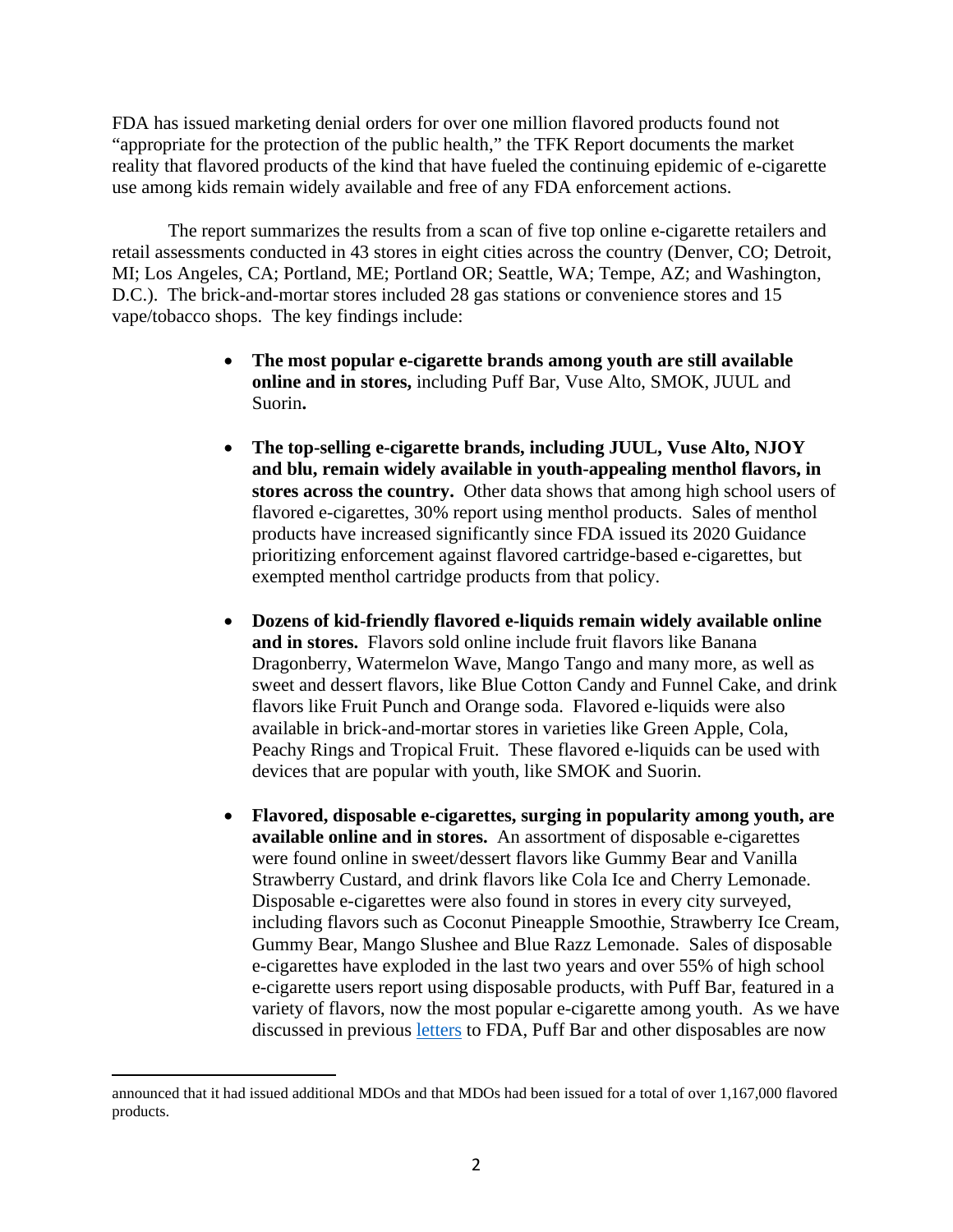being marketed with "tobacco-free" (synthetic) nicotine in a transparent effort to evade FDA regulation.

The court's order in *American Academy of Pediatrics, et al. v. FDA*<sup>[2](#page-2-0)</sup> was intended to end the years-long regulatory "holiday" (the court's term) enjoyed by new tobacco products during which their products were allowed to stay on the market without the marketing authorization required by statute. Significantly, the court found a direct connection between this "holiday" and the e-cigarette epidemic among youth, concluding that the agency had allowed manufacturers to "continue to advertise and sell products that are addictive and that target a youth market  $\dots$ ."<sup>[3](#page-2-1)</sup> But the Tobacco-Free Kids Report shows that, despite the court's order, the marketing of youthappealing flavored products continues.

Consistent with the findings of the TFK Report, on December 10, 2021 the Centers for Disease Control Foundation issued its latest findings tracking the sales of e-cigarettes. This Report, documenting sales from 2017 through September 2021, shows that, since the FDA issued its enforcement policy, effective February 2020, prohibiting the sale of flavored prefilled cartridges, with the exception of tobacco and menthol flavored prefilled cartridges and single use disposable products, sales of non-tobacco flavored e-cigarettes rose by 86.1% from 9.7 million to 18.1 million units. The Report demonstrates that the increase was largely driven by the increase in the sale of menthol prefilled cartridges (an increase of 52.6%) and a 244.6% increase in the sale of flavored disposable products. Since 2019, menthol e-cigarette sales rose from 13% of the market to 40.4% in 2021. The Report also shows that the sales of menthol flavored e-cigarettes at an all-time high in July, August and September of 2021.

The continued widespread availability and sale of flavored products is occurring even as the latest research further demonstrates the threat of flavored products to young people, as well as the absence of evidence that such products confer any public health benefits by helping smokers to stop smoking.

In December, data was released from the 2021 Monitoring the Future survey. While the survey showed declines in youth e-cigarette use in 2021, one in five high school seniors (19.6%) are still current e-cigarette users—about the same level as in 2018 (20.9%) when the Surgeon General and FDA first declared youth e-cigarette use an epidemic.<sup>[4](#page-2-2)</sup> The survey also found that youth continue to report that e-cigarettes are easy to access, with over half  $(54.6\%)$  of  $10<sup>th</sup>$ graders reporting that it would be easy to get vaping devices if they wanted to.<sup>[5](#page-2-3)</sup>

In addition to data from the National Youth Tobacco Survey showing a shift to youth use of disposable and menthol-flavored products, other research confirms that the e-cigarette products that remain on the market continue to be popular among youth. A national online survey of youth and young adults conducted in May 2020 found that among those under age 21

<span id="page-2-0"></span><sup>2</sup> 379 F. Supp. 3d 461 (D. Md. 2019); 399 F. Supp. 3d 479 (D. Md. 2019), *appeal dismissed sub nom. In re Cigar Ass'n of America,* 812 F. App'x 128 (4th Cir. 2020)

<span id="page-2-1"></span><sup>3</sup> 379 F.Supp. at 492.

<span id="page-2-2"></span><sup>&</sup>lt;sup>4</sup> University of Michigan, 2021 Monitoring the Future Study, Nicotine Vaping: Trends in 12 Month Prevalence of Use in Grades 8, 10, and 12, http://monitoringthefuture.org/data/21data/VapNic/VapNic jsFigures.htm.

<span id="page-2-3"></span><sup>&</sup>lt;sup>5</sup> University of Michigan, 2021 Monitoring the Future Study, Table 16: Trends in Availability of Drugs as Perceived *by 10th Graders,* [http://monitoringthefuture.org/data/21data/table16.pdf.](http://monitoringthefuture.org/data/21data/table16.pdf)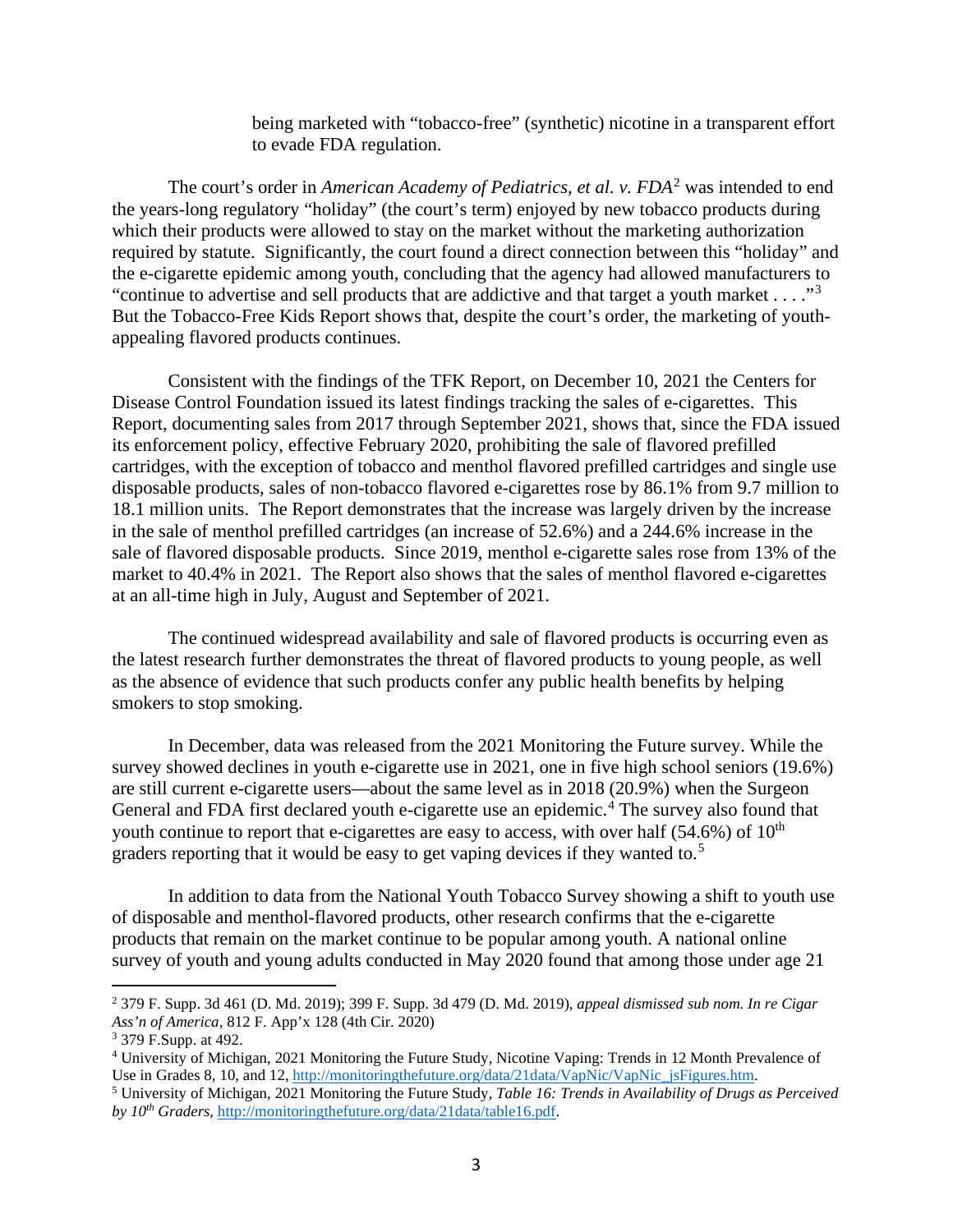who had ever used e-cigarettes, 54.4% of past-30 day users used disposable products and 45.3% used pod/cartridge-based products. Specifically, 85.9% had used JUUL, 66.8% had used Puff Bar, 30.1% had used Stig (a disposable), 27% had used Suorin, and 25.8% had used Smok. Among those who used pod/cartridge-based products, the most commonly used flavors in the past 30 days were mint/menthol (48.2%), fruit (27.4%) and sweet/dessert/candy (24.4%). Among disposable users, mint/menthol and fruit were tied as the post popular flavors (51.6%), followed by sweet/dessert/candy  $(24.7\%)$ .<sup>[6](#page-3-0)</sup>

Research also continues to show that youth e-cigarette use increases the risk for trying regular cigarettes. A systematic review and meta-analysis of 25 studies, published in September, found that youth who had used e-cigarettes had three times the risk of ever trying cigarettes and more than two times the risk of current smoking.<sup>[7](#page-3-1)</sup> This study was cited in the World Health Organization (WHO) Global Tobacco Control Report released in July 2021 that warned "[a] non-smoker who uses ENDS may become addicted to nicotine and find it difficult to stop using ENDS and/ or become addicted to conventional tobacco products."[8](#page-3-2)

While there is overwhelming evidence of the serious risks e-cigarettes pose to young people, there is little evidence demonstrating that e-cigarettes are effective in helping smokers stop smoking. Leading public health authorities in the U.S. have found that there is not enough evidence to recommend e-cigarettes for cigarette smoking cessation.<sup>[9](#page-3-3)</sup> The World Health Organization reached the same conclusion in its July 2021 report.<sup>[10](#page-3-4)</sup>

More recent research affirms these conclusions. A study published by Pierce and colleagues in October 2021 analyzed FDA's Population Assessment of Tobacco and Health (PATH) survey data to evaluate the relationship between switching to e-cigarettes or another tobacco product and relapse to cigarette smoking. The study found that those who switched to ecigarettes, or another tobacco product, had significantly higher relapse rates than those who quit without switching. Overall, findings from this study suggest that e-cigarettes are not associated with long-term successful cigarette smoking cessation.<sup>[11](#page-3-5)</sup>

<span id="page-3-0"></span><sup>6</sup> Gaiha, SM, et al., "E-cigarette devices, brands, and flavors attract youth: Informing FDA's policies and priorities to close critical gaps," *Addictive Behaviors*, 126 (2022) 107179.

<span id="page-3-1"></span><sup>&</sup>lt;sup>7</sup> Yoong, SL, et al, "Association between electronic nicotine delivery systems and electronic non-nicotine delivery systems with initiation of tobacco use in individuals aged <20 years. A systematic review and meta-analysis," *PLOS One,* 16(9): e0256044. Published online September 8, 20121.

<span id="page-3-2"></span><sup>8</sup> WHO report on the global tobacco epidemic 2021: addressing new and emerging products. Geneva: World Health Organization; 2021..

<span id="page-3-3"></span><sup>&</sup>lt;sup>9</sup> HHS, Office of the Surgeon General, "Smoking Cessation: A Report of the Surgeon General," 2020 [https://www.hhs.gov/sites/default/files/2020-cessation-sgr-full-report.pdf;](https://www.hhs.gov/sites/default/files/2020-cessation-sgr-full-report.pdf) United States Preventive Services Task Force, "Interventions for Tobacco Smoking Cessation in Adults, Including Pregnant Persons, Final Recommendation Statement", 2021

[https://www.uspreventiveservicestaskforce.org/uspstf/recommendation/tobacco-use-in-adults-and-pregnant-women](https://www.uspreventiveservicestaskforce.org/uspstf/recommendation/tobacco-use-in-adults-and-pregnant-women-counseling-and-interventions)[counseling-and-interventions;](https://www.uspreventiveservicestaskforce.org/uspstf/recommendation/tobacco-use-in-adults-and-pregnant-women-counseling-and-interventions) National Academies of Sciences, Engineering, and Medicine (NASEM), *Public Health Consequences of E-Cigarettes*, Washington, DC: The National Academies Press, 2018, [http://nationalacademies.org/hmd/Reports/2018/public-health-consequences-of-e-cigarettes.aspx.](http://nationalacademies.org/hmd/Reports/2018/public-health-consequences-of-e-cigarettes.aspx) 10 WHO report, *supra* note 8.

<span id="page-3-5"></span><span id="page-3-4"></span><sup>&</sup>lt;sup>11</sup> Pierce, John, et al., "Incidence of Cigarette Smoking Relapse Among Quitters Who Switched to E-Cigarettes or Other Tobacco Products: A Cohort Study," *JAMA Network Open.* 2021;4(10).